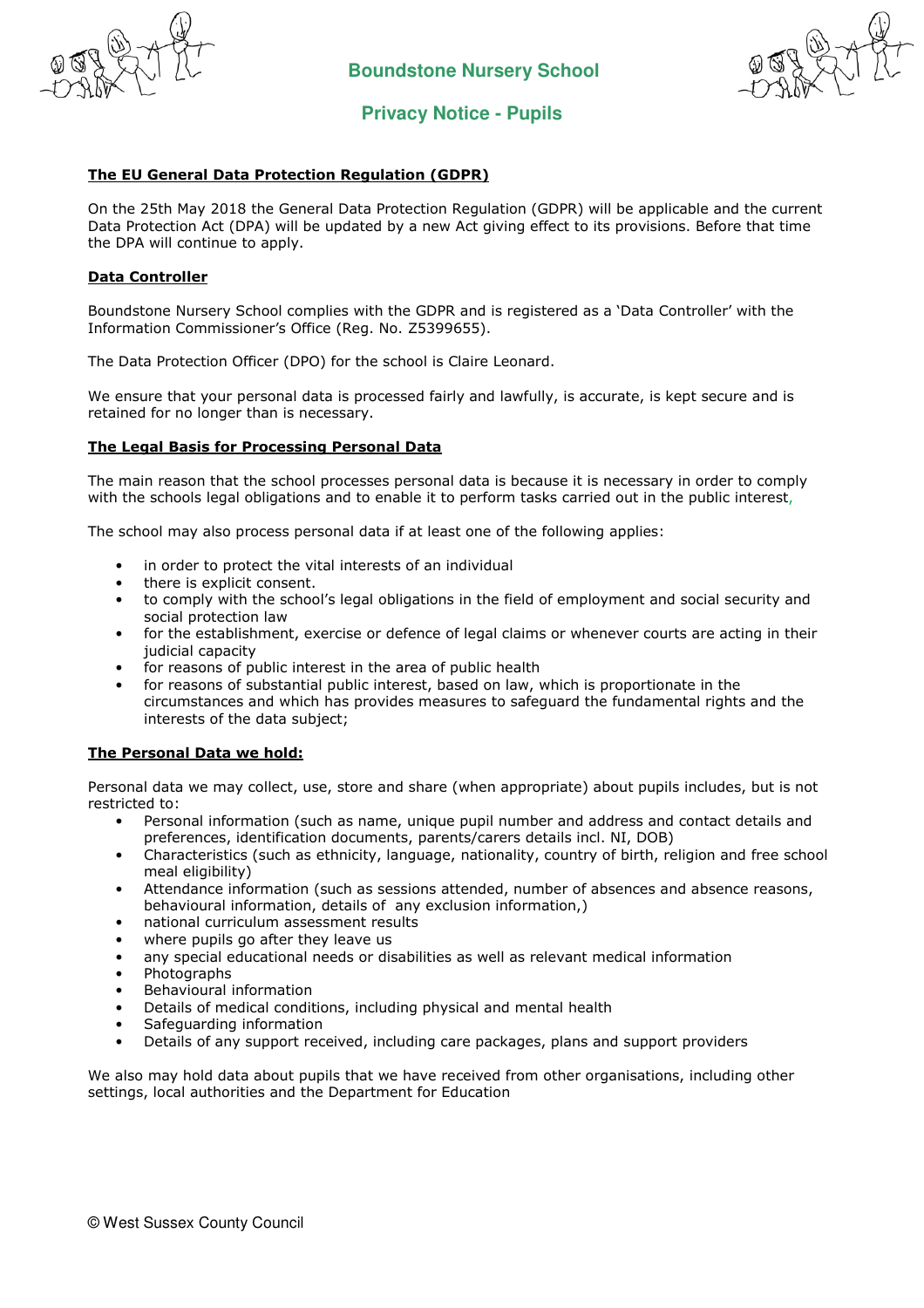# How we use information

The main reason that the school processes personal data is because it is necessary in order to comply with the schools legal obligations and to enable it to perform tasks carried out in the public interest.

We use this personal data to:

- support our pupils' learning
- support and protect our pupils' welfare
- monitor and report on pupil progress
- provide appropriate pastoral care
- assess the quality of our services
- process any complaints
- protecting vulnerable individuals
- the prevention and detection of crime
- carry out research
- comply with the law regarding data sharing

## Who we share data with

We do not share information about pupils with any third party without consent unless the law and our policies allow us to do so.

Where it is legally required or necessary (and complies with data protection law) we may share relevant personal information about pupils and parents/carers with:

- the local authority to meet our legal obligations to share certain information with it, such as safeguarding concerns; parental information to access FE
- Schools that a pupil attends after leaving this school
- The Department for Education (DfE)
- NHS
- Health and social welfare organisations
- Professional advisers and consultants
- Police forces, courts, tribunals
- Professional bodies
- Agencies with whom we have a duty to co-operate
- Agencies that provide services on our behalf
- The pupils family and representatives
- Our regulator e.g. Ofsted
- Suppliers and service providers to enable them to provide contracted services
- Central and local government
- Security organisations
- third-party organisations, as allowed by law

While the majority of information we collect about pupils is mandatory, there is some information that can be provided voluntarily.

Whenever we seek to collect information from you or your child, we make it clear whether providing it is mandatory or optional. If it is mandatory, we will explain the possible consequences of not complying.

#### For further information about who we share with and why please see APPENDIX A.

## How we store this data and retention periods

We keep personal information about pupils while they are attending our school. We may also keep it beyond their attendance at our school if this is necessary in order to comply with our legal obligations.

Personal data will not be retained by the school for longer than necessary in relation to the purposes for which they were collected.

Information will be held in accordance with the Information and Records Management Society Tool Kit for Schools.

https://irms.site-ym.com/page/SchoolsToolkit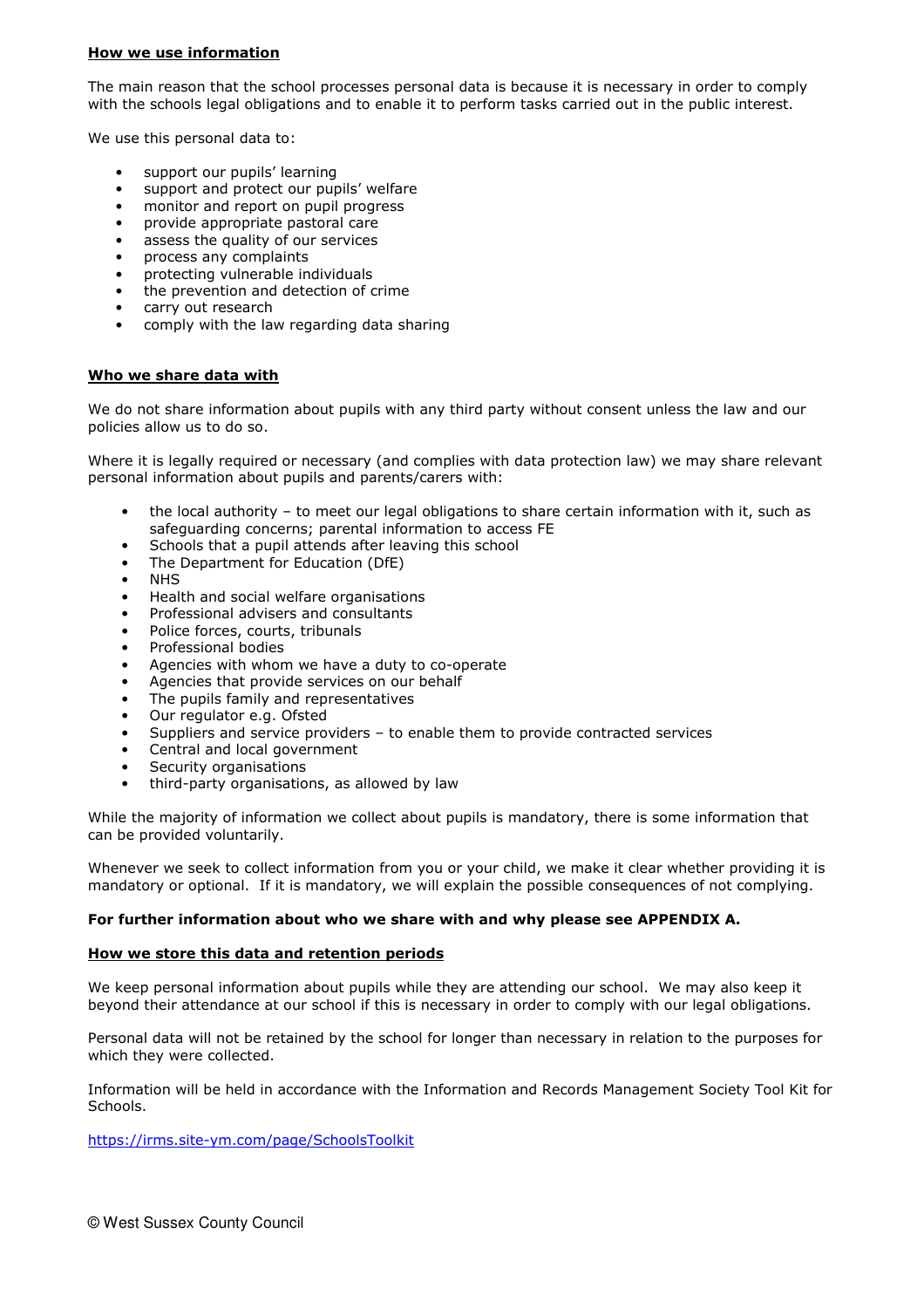## Photographs

The School may take photographs, videos or webcam recordings of pupils or students for official use, monitoring and for educational purposes. You will be made aware that this is happening and the context in which the photograph will be used.

Photographs may also be taken of those attending a ceremony which may appear in the newspaper. You will be made aware that this is happening and the context in which the photograph will be used.

#### Parents and pupil rights regarding personal data

Individuals have the right to make a **'subject access request'** to gain access to personal information that the school holds about them.

Parents/carers can make a request with respect to their child's data where the child is not considered mature enough to understand their rights over their own data (usually under the age of 12), or where the child has provided consent.

If you make a subject request, and we do hold information about you or your child, we will:

- give you a description of it
- tell you why we are holding and processing it, and how long we will keep it for
- explain where we got it from, if not from you or your child
- tell you who it has been, or will be, shared with
- let you know whether any automated decision-making is being applied to the date, and any consequences of this
- give you a copy of the information in an intelligible form

Individuals also have the right for their personal information to be transmitted electronically to another organisation in certain circumstances.

If you would like to make a request please contact our data protection officer Mrs Claire Leonard, you can contact her by email office@boundstonenursery.co.uk or in writing to the school, Boundstone Nursery School, Upper Boundstone Lane, Lancing, West Sussex, BN15 9QX. All requests will be responded to within the appropriate timescales.

Parents/carers also have a legal right to access their child's **educational record.** This is a normal part of our daily practice within school and normally be arranged through your child's key carer. If you require any additional information beyond that typically available for your child, then you may make a subject access request in the way shown above.

## Other rights

Under data protection law, individuals have certain rights regarding how their personal data is used and kept safe, including the right to:

- 1. be informed of data processing (which is covered by this Privacy Notice)
- 2. access information (also known as a Subject Access Request)
- 3. have inaccuracies corrected
- 4. have information erased
- 5. restrict processing
- 6. data portability (this is unlikely to be relevant to schools)
- 7. intervention in respect of automated decision making (automated decision making is rarely operated within schools)
- 8. Withdraw consent (see below)
- 9. Complain to the Information Commissioner's Office (See below)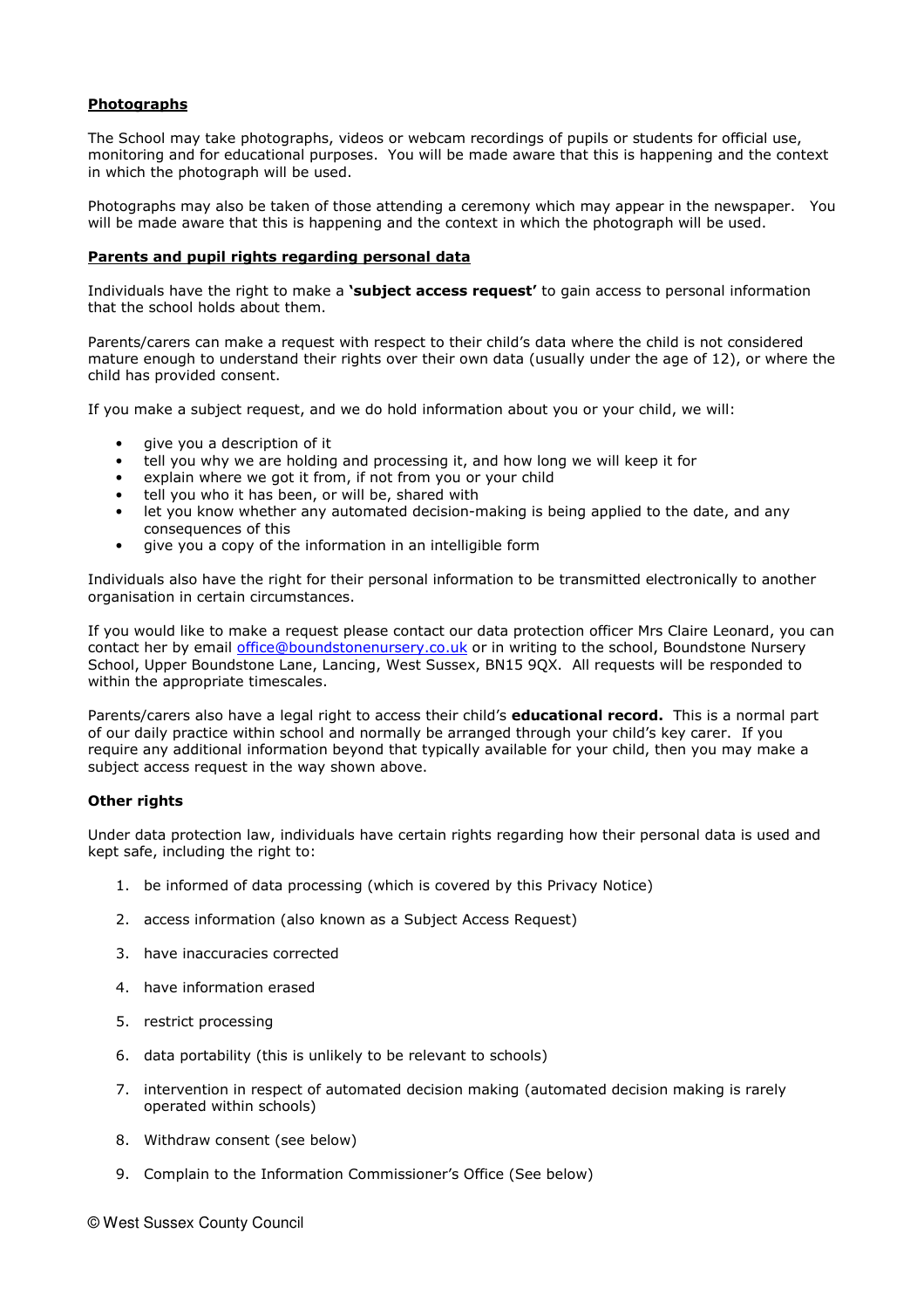To exercise any of these rights please contact our data protection officer.

## Withdrawal of Consent

The lawful basis upon which the school process personal data is that it is necessary in order to comply with the schools legal obligations and to enable it to perform tasks carried out in the public interest.

Where the school process personal date solely on the basis that you have consented to the processing, you will have the right to withdraw that consent.

#### Complaints to ICO

If you are unhappy with the way your request has been handled, you may wish to ask for a review of our decision by contacting the DPO.

If you are not content with the outcome of the internal review, you may apply directly to the Information Commissioner for a decision. Generally, the ICO cannot make a decision unless you have exhausted our internal review procedure. The Information Commissioner can be contacted at:

The Information Commissioner's Office, Wycliffe House, Water Lane, Wilmslow, Cheshire SK9 5AF.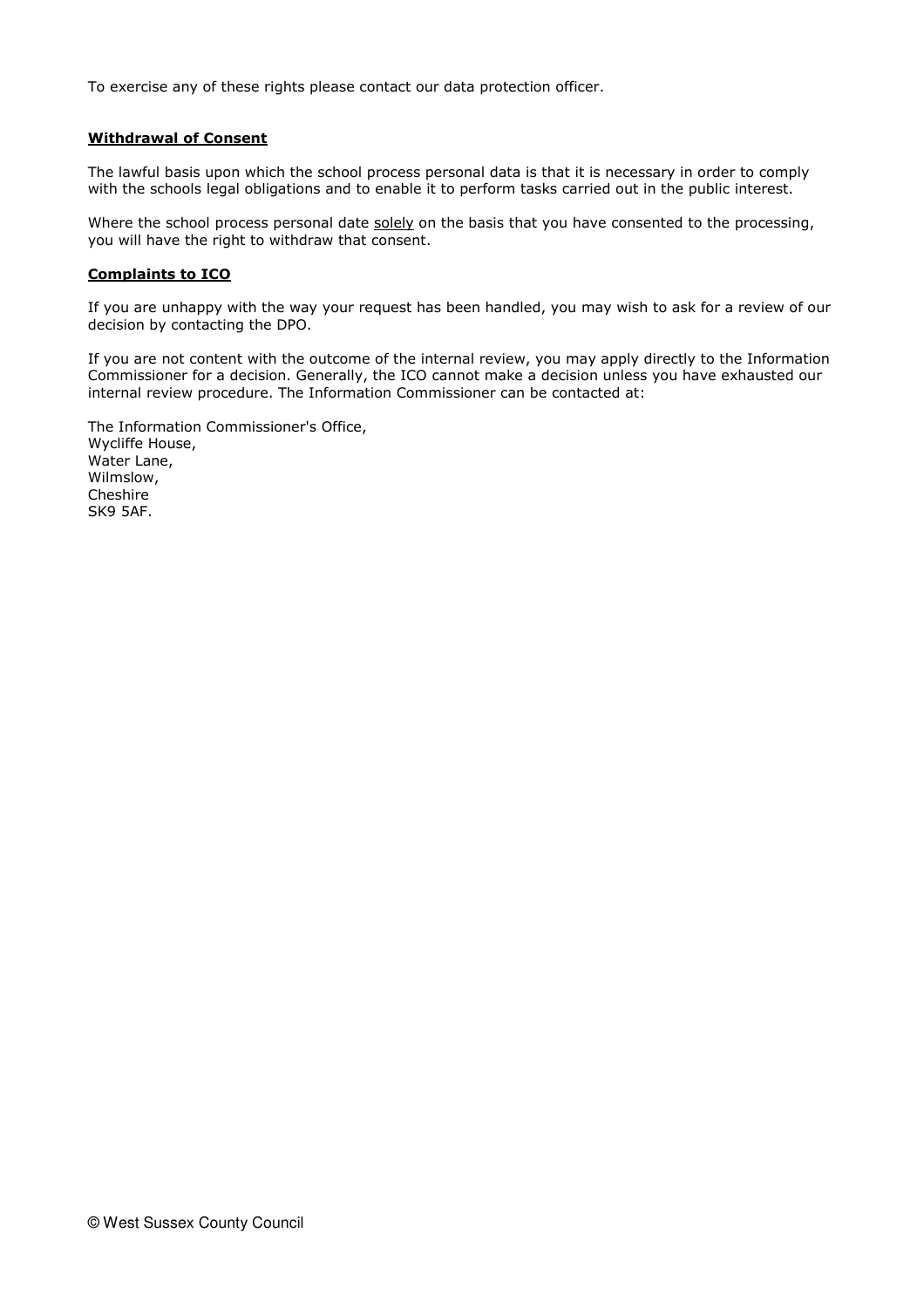# APPENDIX A

## Who we share data with and why

We do not share information about our pupils with anyone without consent unless the law and our policies allow us to do so.

We share pupils' data with the Department for Education (DfE) on a statutory basis. This data sharing underpins school funding and educational attainment policy and monitoring.

We are required to share information about our pupils with our local authority (LA) and the Department for Education (DfE) under section 3 of The Education (Information About Individual Pupils) (England) Regulations 2013.

To find out more about the data collection requirements placed on us by the Department for Education (for example; via the school census) go to

https://www.gov.uk/education/data-collection-and-censuses-for-schools.

#### The National Pupil Database (NPD)

The NPD is owned and managed by the Department for Education and contains information about pupils in schools in England. It provides invaluable evidence on educational performance to inform independent research, as well as studies commissioned by the Department. It is held in electronic format for statistical purposes. This information is securely collected from a range of sources including schools, local authorities and awarding bodies.

We are required by law, to provide information about our pupils to the DfE as part of statutory data collections such as the school census and early years' census. Some of this information is then stored in the NPD. The law that allows this is the Education (Information About Individual Pupils) (England) Regulations 2013.

To find out more about the NPD, go to:

https://www.gov.uk/government/publications/national-pupil-database-user-guide-and-supportinginformation.

The department may share information about our pupils from the NPD with third parties who promote the education or well-being of children in England by:

- conducting research or analysis
- producing statistics
- providing information, advice or guidance

The Department has robust processes in place to ensure the confidentiality of our data is maintained and there are stringent controls in place regarding access and use of the data. Decisions on whether DfE releases data to third parties are subject to a strict approval process and based on a detailed assessment of:

- who is requesting the data
- the purpose for which it is required
- the level and sensitivity of data requested: and
- the arrangements in place to store and handle the data

To be granted access to pupil information, organisations must comply with strict terms and conditions covering the confidentiality and handling of the data, security arrangements and retention and use of the data.

For more information about the department's data sharing process, please visit:

https://www.gov.uk/data-protection-how-we-collect-and-share-research-data